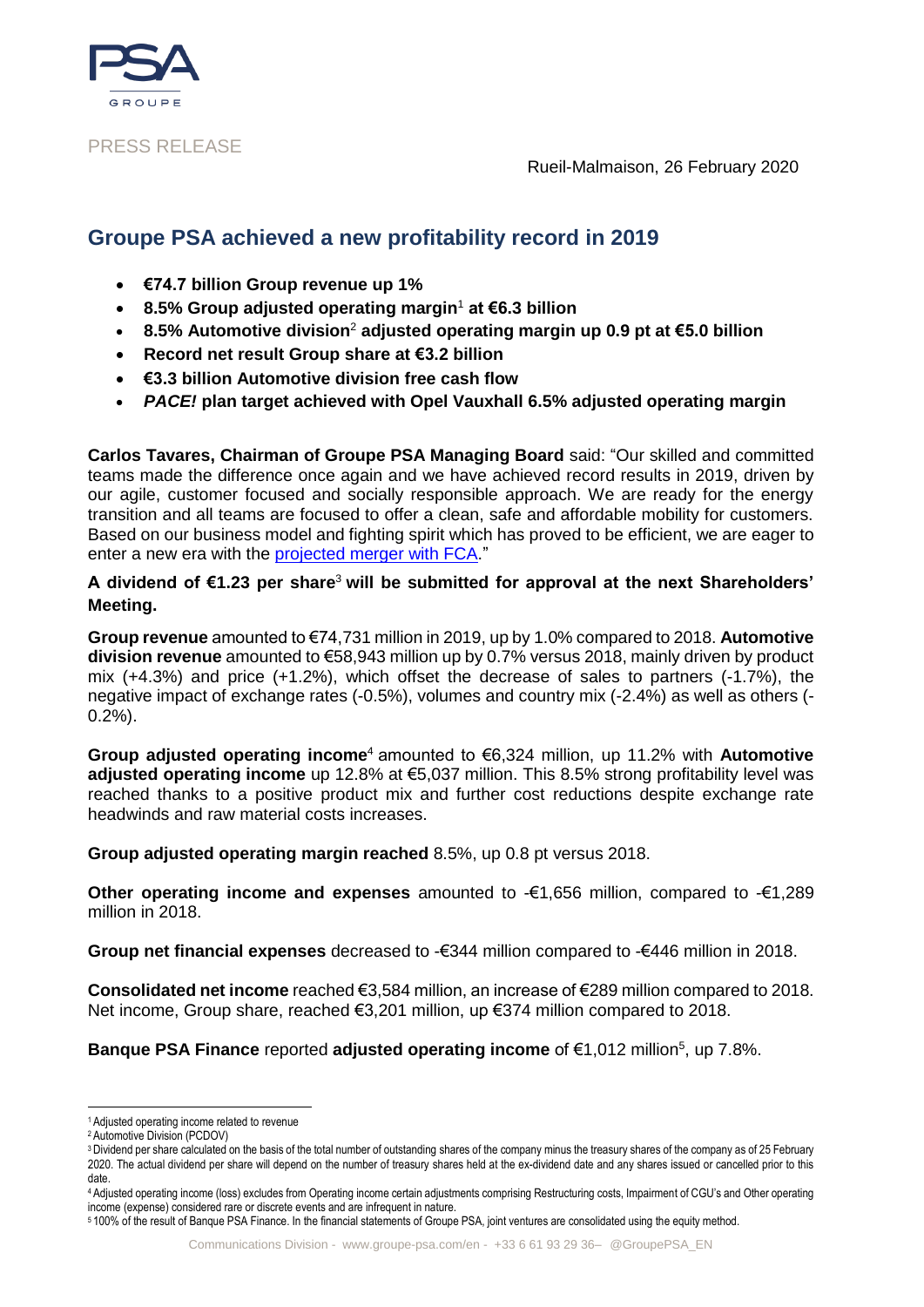

**Faurecia adjusted operating income** was €1,227 million, down 2.9%.

The **free cash flow of manufacturing and sales companies** was €2,745 million of which €3,265 million for the Automotive division.

Total inventory, including independent dealers and importers<sup>6</sup>, stood at 606,000 vehicles at 31 December 2019, down 74,000 vehicles compared to 31 December 2018.

**The net financial position of manufacturing and sales companies** was €7,914 million at 31 December 2019 after IFRS 16 effect and Clarion acquisition by Faurecia and including DFG share repurchase debt.

A dividend of  $\epsilon$ 1.23 per share<sup>7</sup> will be submitted for approval at the next Shareholders' Meeting *with an ex-dividend date considered to be on 21 May 2020, and the payment date on 25 May 2020*.

**Market outlook:** in 2020, the Group anticipates a decrease by 3% of the automotive market in Europe and by 2% in Russia as well as a stable automotive market in Latin America.

## **Operational outlook:**

Groupe PSA has set the target to deliver over  $4.5\%$  Automotive adjusted operating margin<sup>8</sup> on average for the period 2019-2021.

[Link](https://www.groupe-psa.com/en/finance/publications/) to the presentation of 2019.

## **[Financial Calendar](https://www.groupe-psa.com/en/finance/events/)**

21 April 2020: First-quarter 2020 revenue 14 May 2020: Shareholders' Meeting 28 July 2020: 2020 interim results 28 October 2020: Third-quarter 2020 revenue

*Groupe PSA consolidated financial statements for the year ended 31 December 2019 were approved by the Managing Board on 25 February 2020 and reviewed by the Supervisory Board on 25 February 2020. The audit procedures on the consolidated accounts were carried out by the Group's Statutory Auditors. Their certification report is being issued. The report on the annual results and the presentation of the 2019 results can be consulted on the Group's website (www.groupe-psa.com), in the "Finance" section.*

**Media contact: Karine Douet – +33 6 61 64 03 83 – [karine.douet@mpsa.com](mailto:karine.douet@mpsa.com)**

### *About Groupe PSA*

*[Groupe PSA](https://www.groupe-psa.com/fr) designs unique automotive experiences and delivers mobility solutions to meet all customer expectations. The Group has five car brands, Peugeot, Citroën, DS, Opel and Vauxhall and provides a wide array of mobility and smart services under the Free2Move brand. Its 'Push to Pass' strategic plan represents a first step towards the achievement of the Group's vision to be "a global carmaker with cutting-edge efficiency and a leading mobility provider sustaining lifetime customer relationships". An early innovator in the field of [autonomous and connected cars,](https://www.groupe-psa.com/en/story/en-route-vers-la-voiture-autonome/) Groupe PSA is also involved in financing activities through Banque PSA Finance and in automotive equipment via Faurecia.*

*Media library: [medialibrary.groupe-psa.com](http://medialibrary.groupe-psa.com/) / [@GroupePSA\\_EN](https://twitter.com/GroupePSA_EN)*

<sup>.&</sup>lt;br>-6 Including Peugeot importers outside Europe

<sup>7</sup>Dividend per share calculated on the basis of the total number of outstanding shares of the company minus the treasury shares of the company as of 25 February 2020. The actual dividend per share will depend on the number of treasury shares held at the ex-dividend date and any shares issued or cancelled prior to this date.

<sup>8</sup> Automotive Division (PCDOV) adjusted operating income related to revenue